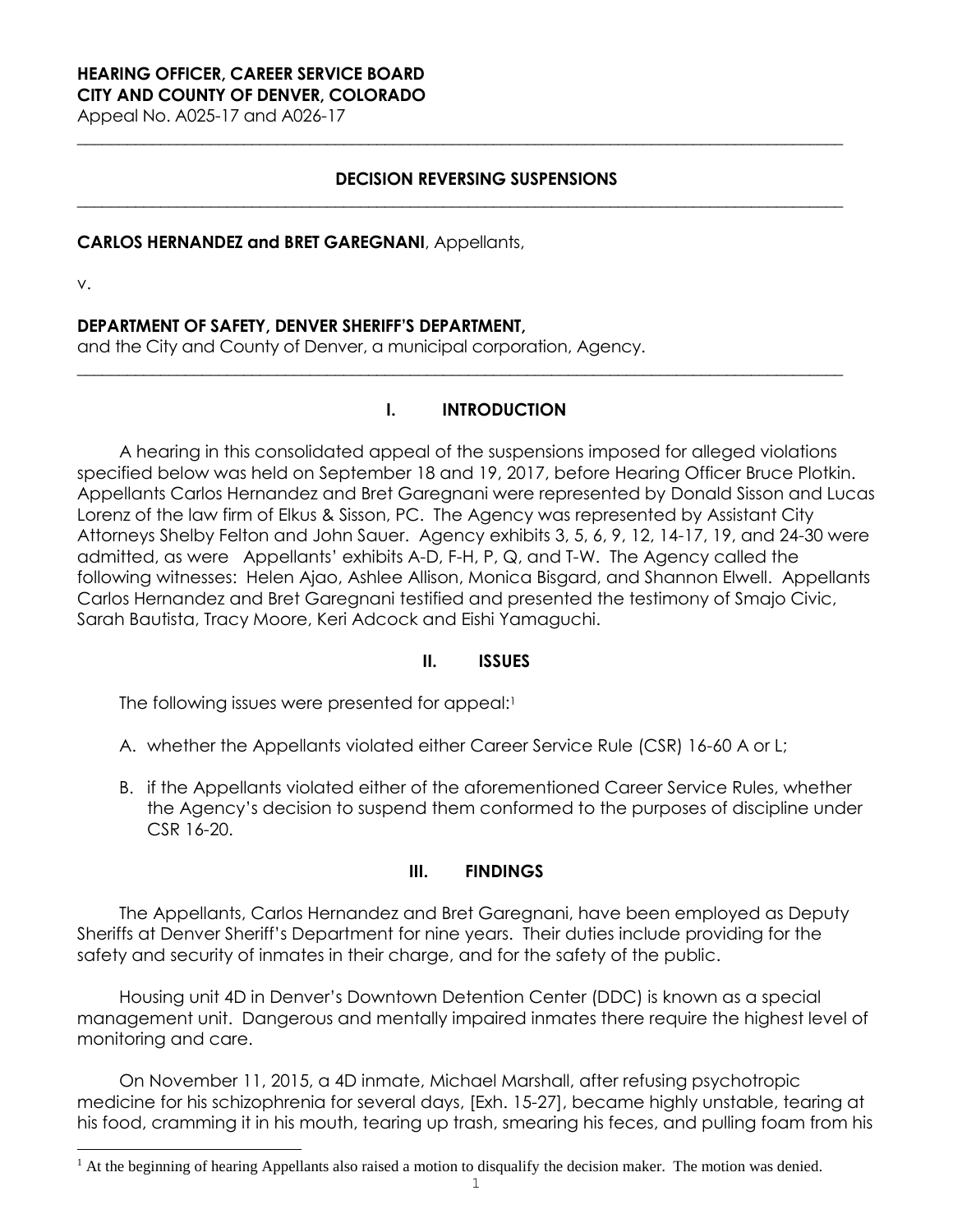mattress. He appeared to deputies, who instructed him to clean up his cell, to be unable to comprehend their instructions. He was allowed out of his cell so that his cell could be cleaned, but he aggressively approached another inmate and was unresponsive to deputies' instructions.

Consequently, deputies escorted Marshall to the nearby sally port where he could remain separated from other inmates while the deputies had his cell cleaned. They also placed a request for Marshall to be reclassified so that he would be moved to a "camera cell" where he could be more effectively monitored, and so that emergency medication could be administered.

While the reclassification was occurring, Marshall began pacing the sally port, strewing trash from a blanket he had carried with him from his cell. He refused multiple instructions to return to the bench and to remain seated. He tried several times to walk past Hernandez toward the inmate common area. [Exh. 30 at 18:30:50].

Garegnani was assigned to another area, but was alerted to the issues with Marshall. When Garegnani looked at Marshall's actions on a remote monitor, he went to the 4D sally port to assist. He attempted to engage Marshall in conversation, but Marshall did not respond. Marshall tried to push past Garegnani to leave the sally port. To prevent a security hazard by allowing Marshall past him, Garegnani pushed Marshall lightly in the chest with one hand as Marshall tried to walk past him and, with the other hand, Garegnani pointed toward the bench and told Marshall to return there. Marshall's upper body rocked backward from the push, then he rocked forward and, seemingly unrelated to the push, fell down. [Exh. 2-7, n. 4; Exh. 30 @ 18:32:51 – 18:32-55].

At that point, other deputies who had been summoned and were observing from just outside the sally port, entered to assist with controlling Marshall as he fell to the floor.<sup>2</sup> The deputies turned Marshall onto his stomach. Four deputies each attempted to control one of Marshall's arms and legs. Hernandez attempted to control Marshall's right leg, while Garegnani applied pressure to Marshall's upper back with his hands, and temporarily Marshall's lower back with a knee. [Exh. 32 @ 18:33:18]. Marshall resisted violently, and Garegnani called for additional officer assistance.

Even with a deputy on each appendage and Garegnani pressing on Marshall's shoulder blades, they had difficulty controlling Marshall. That difficulty continued even after applying handcuffs, leg restraints, and pain compliance holds, all of which were ineffective in stopping Marshall's resistance. 3 [See Exh. 2-7 to 2-8]. As Marshall continued to struggle, Garegnani continued to apply pressure to Marshall's back, and Hernandez unholstered his Agency-issued nun chucks (known in the Agency as OPNs), [Exh. 2-7, bottom, and n. 7]. He held Marshall's right foot with the OPNs while Marshall continued to struggle [Exh. 27 @ 18:38:58 et seq.; Garegnani testimony, Hernandez testimony; Civic testimony; Allison testimony]. All the while, deputies continued to yell at Marshall to stop resisting because they were there to help him. [Exh. 3-10; Exh. 5-23; Exh. 6-14; Exh. 9-7; Exh. 12-9].

When the deputies gained control of Marshall, they began to sit him up, anticipating that they would raise him to his feet to escort him back to his cell. However, Marshall began vomiting, and became limp and unresponsive. The deputies laid Marshall on the floor and

L,

<sup>2</sup> The Agency deemed all deputies' reactions up to this point to be "reasonable, necessary and legitimate." [*see* In re Johnson, [pending issuance] *at* Exh. 2 n. 4; Exh. 2-5].

 $3$  The deputies were uniformly surprised, given Marshall's small size, at his strength, continuing resistance, and unresponsiveness to paincompliance. [Exhs. 3-27; 5-45; 6-14].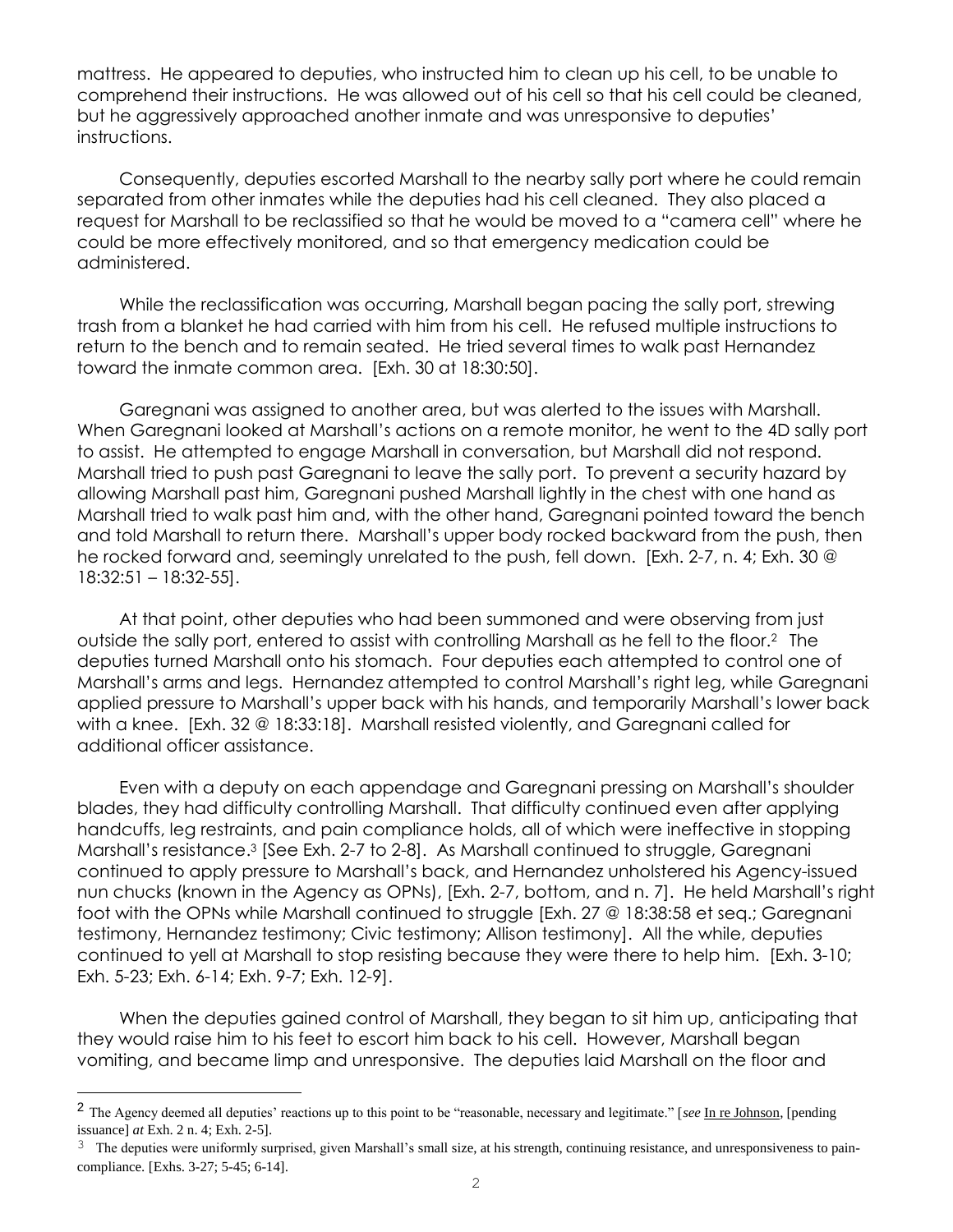turned him on his side, in order to minimize aspiration of vomit. Garegnani performed a sternum rub but Marshall remained unresponsive, prompting Garegnani to call for a "medical emergency." [Garegnani testimony; Exh. 5-33]. Garegnani and several other deputies moved Marshall from under the bench in order to allow medical responders better access.

As five nurses arrived, Marshall regained consciousness and immediately struggled violently again. Deputies, who had released their holds on Marshall, again held Marshall face-down by his limbs. Garegnani held Marshall with his hands at the shoulder blades and with a knee on Marshall's pelvis in order to enable nurses to tend to him. Nurse Allison took Marshall's vital signs which appeared to be stable. She checked his lungs and determined he had bronchial spasms, which she described as tightness which occurs during hard exercise or as a result of struggle or vomiting. She asked the deputies to relieve any pressure on Marshall's back and when she looked up they had complied, and held Marshall only by his limbs. [Exh 2-8].

A nurse suggested deputies place Marshall in a wheelchair to take Marshall to the medical unit, but due to Marshall's nearly continuous combativeness, one or more deputies responded negatively to that suggestion. The responders quickly settled on calling for a restraint chair. A spit mask was placed over Marshall's mouth, due to his vomiting. Deputies secured him in the restraint chair. Marshall was not resisting and appeared unresponsive.

Nurse Allison checked Marshall's vital signs, then checked his heart with her stethoscope. She heard two and a half heart beats then silence. She checked his pupils with a light, but his pupils remained fixed. She instructed the deputies to release him from the restraint chair which they did, and lowered him to the floor.

While Allison called out instructions and pulled emergency equipment from her emergency response bag, Garegnani immediately began chest compressions. He continued for 16 minutes, except to turn Marshall on his side several times in order to allow nurses to clear vomit from his mouth, and three times for medical staff to attach defibrillator leads and obtain readings.

Emergency Medical Technicians arrived and, after attaching leads from their defibrillator, and observing, they wanted to "call it," but Garegnani continued chest compressions while nurses continued life-saving measures. Hernandez relieved Garegnani after 16 minutes, continuing chest compressions for two and one-half minutes. Marshall's heartbeat was reestablished and deputies carried Marshall to the waiting ambulance. Marshall never regained consciousness and died in the hospital nine days later.

An internal investigation ensued, resulting in a recommendation of no discipline. [Exh. F]. Nonetheless, letters in contemplation of discipline issued to both Appellants, and contemplation of discipline meetings were held on March 22, 2017, for Garegnani, and the following day for Hernandez. Each attended his own meeting with legal counsel. On April 19, 2017, the Agency served notices of discipline on both Appellants, assessing a 10-day suspension on Hernandez, and a 16-day suspension on Garegnani, both signed by the decision-maker, Civilian Review Administrator Shannon Elwell. [Exhibit 24]. Their appeals followed timely on April 20, 2017.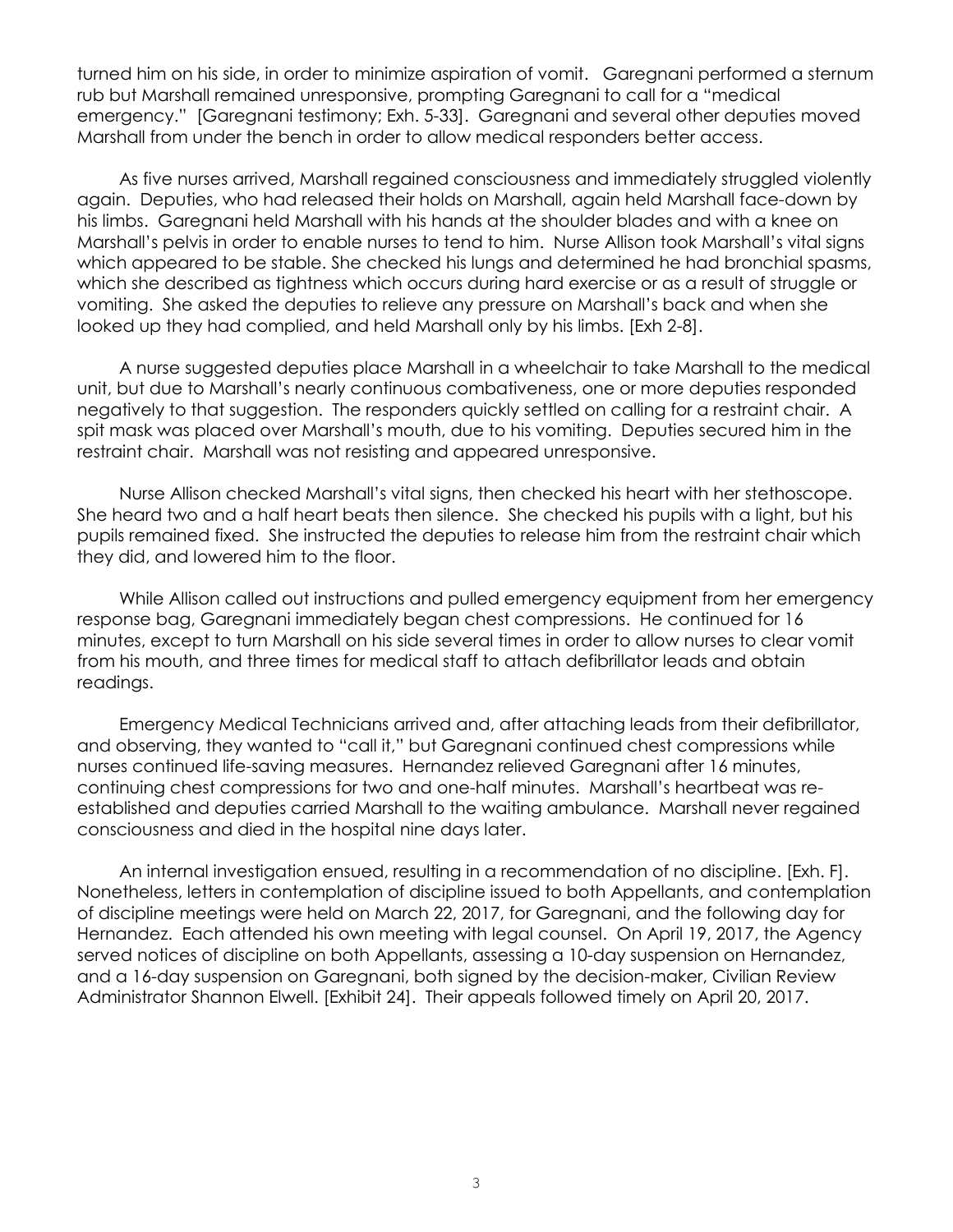# **IV. ANALYSIS**

## **A. Jurisdiction and Review**

Jurisdiction is proper under CSR §19-10 A.1.b, as the direct appeal of a suspension. I am required to conduct a *de novo* review, meaning to consider all the evidence as though no previous action had been taken. Turner v. Rossmiller, 532 P.2d 751 (Colo. App. 1975).

## **B. Burden and Standard of Proof**

The Agency retains the burden of persuasion, throughout the case, to prove Hernandez and Garegnani violated one or more cited sections of the Career Service Rules, and to prove its decision to suspend their employment complied with CSR 16-20. The standard by which the Agency must prove its claims is a preponderance of the evidence.

# **C. Career Service Rule Violations**

## **1. CSR 16-60 A. Neglect of duty or carelessness in performance of duties and responsibilities.**

The only allegations under this rule were tied to the other rules and agency policies immediately below. Elwell, the decision maker in both cases, stated this rule violation was based upon Appellants' violations of the duties under DO 5011.1M and RRs 300.19.1 and 300.22. [Elwell testimony]. I continue to assert that, when an agency's proof of violation of this rule depends entirely on proving the violation of another rule, such allegations are an impermissible piling on of charges and must be dismissed. [*See* In re Gale, CSA 2-15, 5 (11/23/15), *aff'd* In re Gale, CSB 2-15 (7/21/16); *see also* In re Mitchell, CSB 57-13, 3 (11/7/14)]. No further evaluation of this rule is required.

### **2. CSR 16-60 L. Failure to observe written departmental or agency regulations, policies or rules.**

As it pertains to:

# **Denver Sheriff Departmental Rules and Regulations**

**RR 300.19. 1 – Disobedience of Rule**

**Deputy Sheriffs and employees shall not violate any lawful departmental rule (including CSA rules), duty, procedure, policy, directive, instruction, order (including Mayor's Executive Orders), or Operations Manual section.**

As it pertains to:

**Department Order (DO) 5011.1M – Use of Force**

**It is the policy of the Denver Sheriff Department (DSD) that officers use physical force only as prescribed by the Colorado Revised Statutes (CRS) and internal Department standards to perform any legitimate law enforcement or detention related function. The amount of force used will be reasonable and appropriate in relation to the threat faced to accomplish**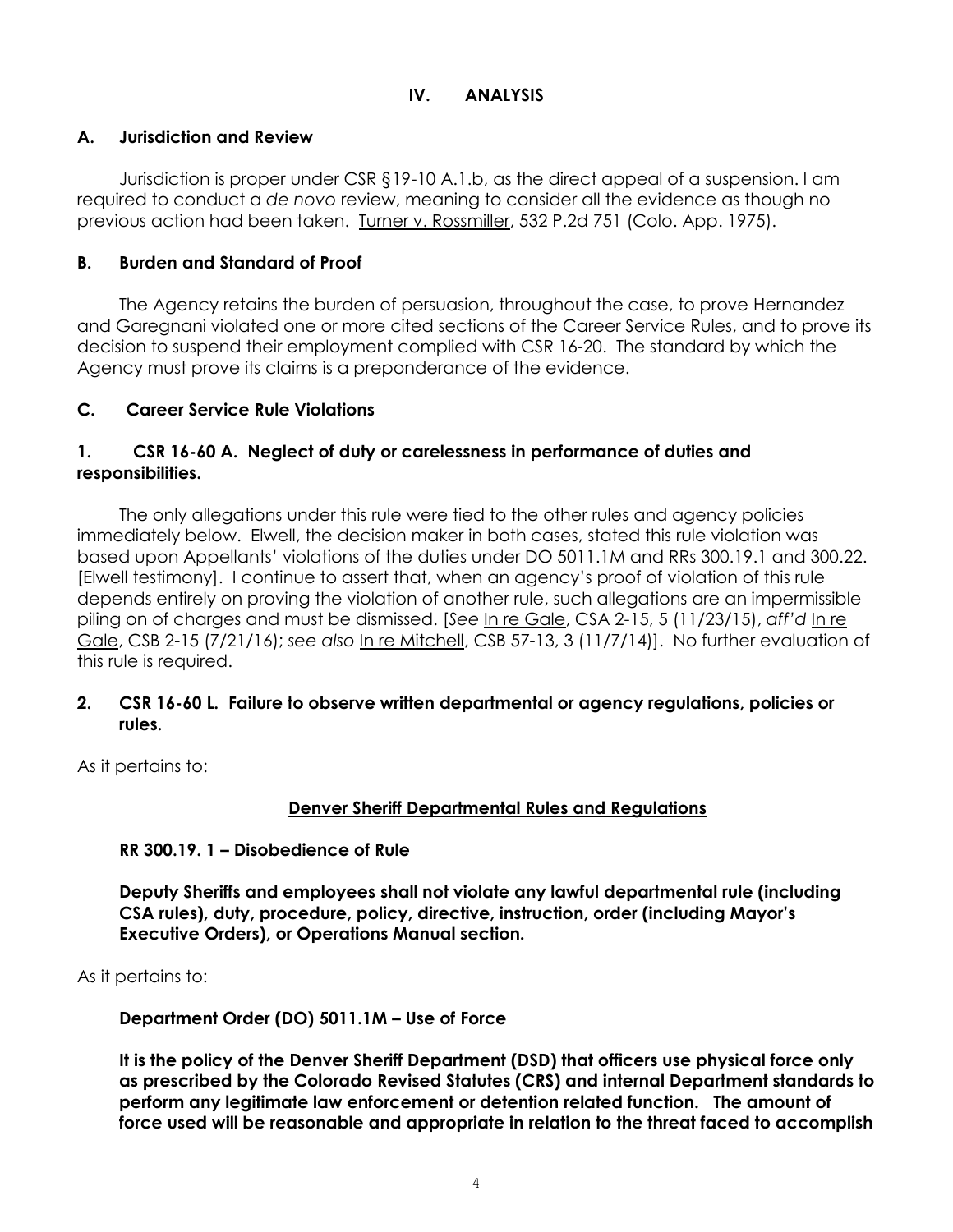**a lawful objective. In all cases, force will be de-escalated once the legitimate function is achieved or the resistance has ceased.**

**The DSD recognizes the value of all human life and is committed to respecting human rights and the dignity of every individual…With these values in mind, an officer shall use only that degree of force which is necessary…under the circumstances.**

**It is important for officers to bear in mind that there are many reasons a suspect/inmate may be resisting or may be unresponsive. A person's reasoning ability, physical limitation, language, drug interaction, or emotional crisis, are some examples. An officer's awareness of these possibilities, when time and circumstances reasonably permit, should then be balanced against the facts of the incident facing the officer when deciding which tactical options are the most appropriate to bring the situation to a safe resolution.** 

**Law enforcement requires that at times an officer must exercise control of a violent, assaultive, or resisting individual to make an arrest, to detain a person, or to protect the officer, other officers, or members of the general public from risk of imminent harm. Each situation is unique. Sound judgment and the circumstances of each situation will dictate the force option the officer deems necessary. Officers may either escalate or de-escalate the use of force as the situation progresses or the circumstances change.** 

**Officers should recognize that their conduct immediately connected to the use of force may be a factor which can influence the force option necessary in each situation. When reasonable under the totality of circumstances, officers should use advisements, warnings, verbal persuasion, and other tactics and recognize that an officer may withdraw to a position that is tactically more secure or allows an officer greater distance in order to consider or deploy a greater variety of force options. When a suspect is under control, either through the application of physical restraint or the suspect's compliance, the degree of force shall be de-escalated accordingly.**

**The force option applied must reflect the totality of circumstances surrounding the immediate situation…Officers must rely on training, experience, and assessment of the situation in deciding an appropriate force option to be applied.** 

**The community expects and the DSD requires that peace officers use only the force necessary to perform their duties.** 

**Use of less lethal devices shall be considered use of force and must meet the requirements of all Department policies…The less lethal devices that the DSD has authorized are listed below… OPN…The less lethal devices listed above may be used in the following situations, but are not limited to: a. controlling a defensive resistive or active aggressive person(s) or inmate(s).** 

**As officers commissioned with authority to use force to protect and serve the public, we must reach decisions that will ensure that the lives and rights of citizens are preserved when the use of force is necessary.**

**It is imperative that officers have an understanding of exactly what authority they do have regarding the use of force in situations where resistance, interference, or threats to physical well-being of another or themselves exists. Officers must also be cognizant of what the limitations are with respect to their authority in use of force situations.**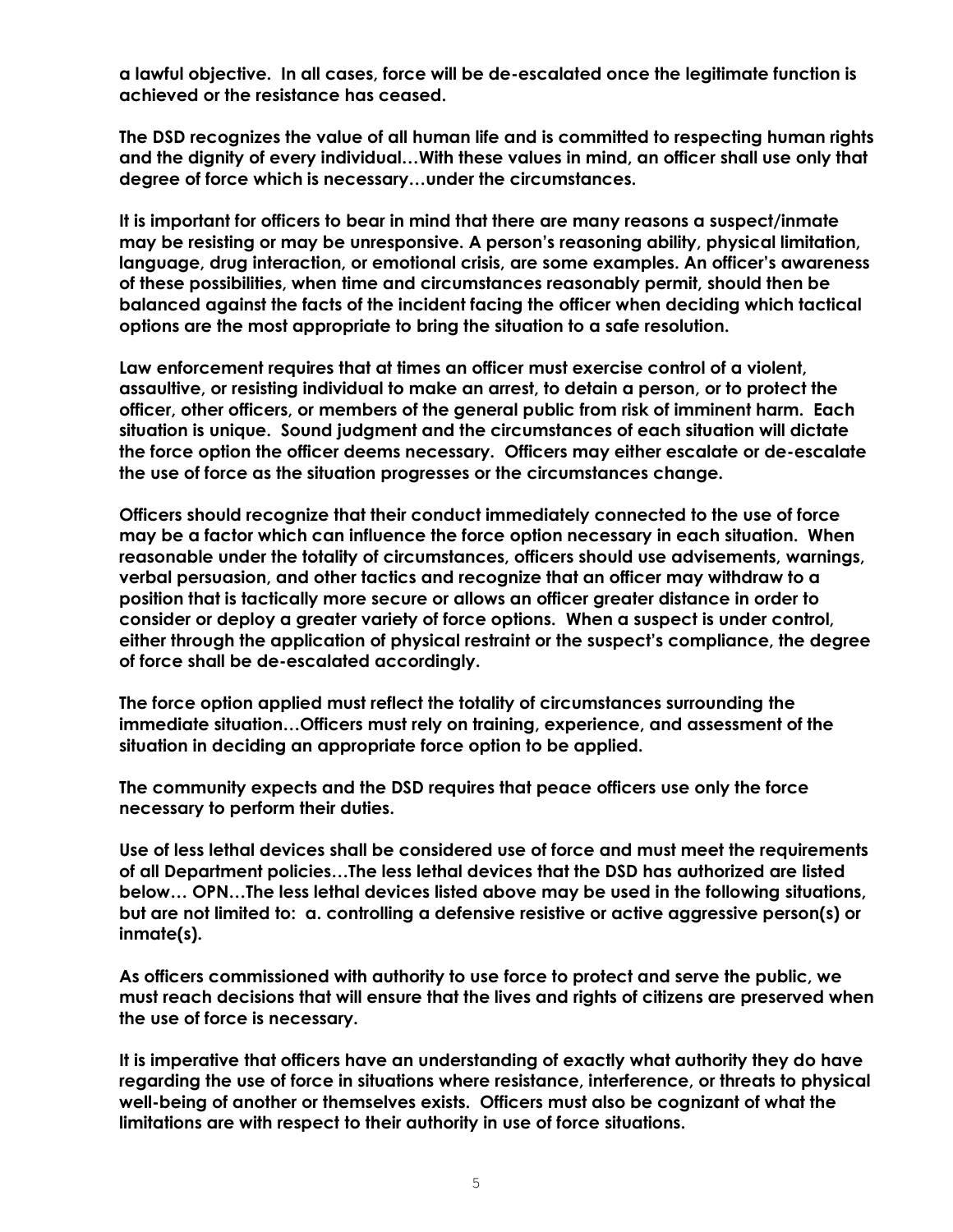### **Rules and Regulations (RR) 300.22 – Inappropriate Force**

**Deputy sheriffs and employees shall not use inappropriate force in making an arrest, dealing with a prisoner or in dealing with any other person.**

#### **Hernandez's Use of Force**

The Agency has interpreted the above rules to require that deputies use the minimum degree of force necessary to control the situation. [5011.1M; Exh. 25-15; Elwell testimony]. At the same time, these use of force rules permit and require officers to control violent, resisting or assaultive inmates with force in order to protect themselves, the inmate, or others. Thus, the measure of permitted force depends on the threat faced when objectively viewed under the totality of circumstances.

The Agency's only basis for its claim against Hernandez under these rules was that his use of OPNs to control Marshall's right foot was excessive as he could have restrained Marshall with his hands. The notice of discipline specified "[w]hile the use of OPNs to control a defensive resistant inmate can be within policy, there is nothing [in] evidence in the video surveillance footage or deputies' statements to justify Deputy Hernandez's escalation from a control hold to a restraint device at that time." [referring to timestamp 18:38:58 in the video; Exh. 25-16]. The notice continued "[a]t approximately 18:38:58 there was no movement or struggle from either the deputies or inmate Marshall." The notice also stated Hernandez's application of his OPN "caused inmate Marshall to begin to resist again and [caused] the deputies to have to reengage with inmate Marshall.

The video recording was not sufficiently clear to make such conclusions and was equally susceptible to contrary interpretation. Marshall's struggling, if not constant, was cyclical according to all witnesses, including kicking his legs and moving his feet side-to-side, and bracing with his head to attempt to rise, even when held by five deputies. [Exh. 3-24, 3-25; Exh. 6-7; 6-34; 6-40; 6-41; 6-46; Exh. 12-6; 12-9; 12-12; 12-37; 12-38; Exh. 15-46; Exh. 16-4].He struggled before and after Hernandez's use of OPNs. [Exh. 6-14 @ 258-259; Hernandez testimony; Exh. 12- 10; 12-40; 12-50; 12-53]. When Bautista came to help, she assisted Hernandez with Marshall's legs. She stated Marshall's legs were difficult to control even after placing leg irons on him. [Exh. 3-6; 3-9; 3-10].Deputy Phuvapaisalkij ("Pouva") told IA that Marshall resisted with extraordinary force, requiring additional force to control him even when five deputies were on top of him. Even then, pain compliance holds were ineffective, according to Pouva. [Exh. 12- 21, 12-31. In addition, the use of leg irons does not prevent leg movement, as there is a length of chain between the cuff, as for handcuffs, but longer, which would allow an inmate to walk, and also to kick. [See Exh. 3-29; 6-41]. Deputy Civic also felt compelled to use OPNs to control Marshall's leg based on his resistance. He stated Marshall did not respond to the OPNs, so he applied more force with them, but they broke. [Civic cross-exam].

It was unreasonable, based on the video evidence alone, to conclude Hernandez's application of his OPNs caused Marshall's resistance. It was well-documented by those present, and comparing those statements with the video time stamps, that Marshall strongly resisted both before and after the use of OPNs. [Exhibit 16-23 @ 1025-1027; 5-38; 6-42].Adcock, who was directly observing the scene as on-site supervisor, noted the deputies were having difficulty controlling Marshall's legs and feet.[Exh. 1-13]. In viewing the video evidence for the Agency, Yamaguchi, who the Agency consulted as an expert in the use of force before assessing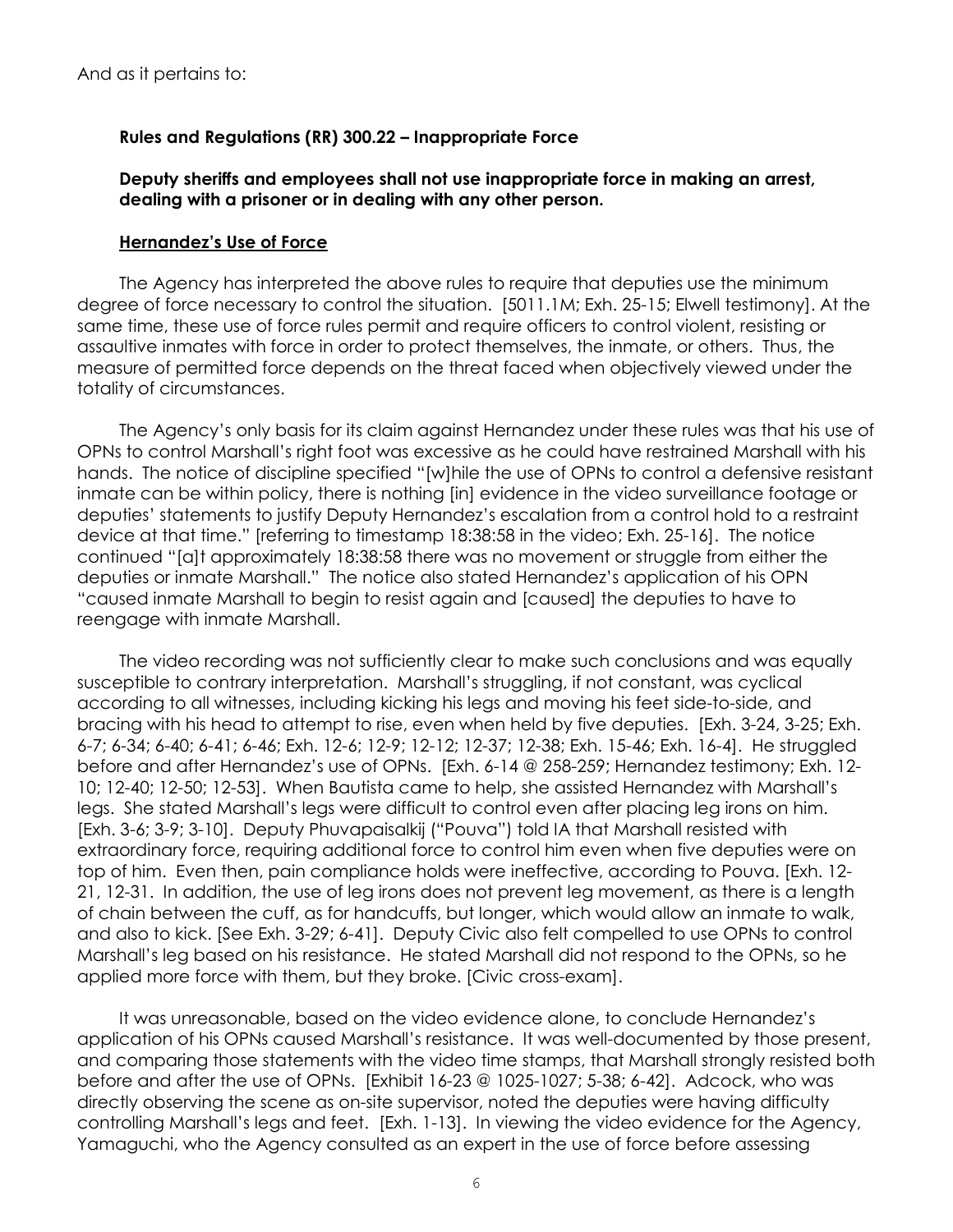discipline, determined Marshall was still resisting when Hernandez applied the OPNs, and such application was proper. [Exh. T-24-26].

Asked for his opinion whether the Appellants' actions, from the very beginning to the very end of the video, were reasonable and appropriate, Yamaguchi concluded "Yes, sir, most definitely, I have zero concerns about anything they did. I was expecting to see something different. Actually, I'd love to have the video just for training…"

For these reasons, Ewell's conclusion is not more persuasive by a preponderance of the evidence.

Another basis for Ewell's conclusion that Hernandez's use of OPNs was excessive was her determination that, when Deputy Bautista took over holding Marshall's leg from Hernandez, she held Marshall's leg with her hands without difficulty. This accusation is not persuasive since Bautista told IA she pinned one of Marshall's legs with both her shin and her hands, indicating she used significant force. [Exh. 3-25, 3-26]. That two deputies were holding Marshall's legs even after placement of leg irons could well indicate Marshall was resisting with significant force, which, in turn, could justify the use of OPNs. Civic, Hernandez, Garegnani, and Bautista all affirmed their surprise at the strength of Marshall's resistance.

In addition, when the other deputies terminated their holds on Marshall, Hernandez reholstering his OPNs. [Exh. 27 @ 18:43:23-18:43:45]. That action could indicate Hernandez timely de-escalated his use of force in accordance with the cessation of resistance by Marshall. [Elwell testimony; *see* Exh. 30 @ 18:43:26-18]. Moreover, after holstering his OPNs, Hernandez then used only his hands to control Marshall's legs along with Bautista. [18:43:45-18:45:51].

Elwell claimed at hearing that Hernandez's application of OPNs caused unnecessary pain to Marshall, but the only possible basis for that conclusion, the video evidence, does not support that conclusion. It was equally plausible that Hernandez applied the OPNs in response to Marshall's continued resistance. One explanation is not more likely than the other. Moreover, deputies uniformly stated that, even with pain compliance holds, Marshall continued to resist and appeared not to feel any pain. [Exh. 12; Hernandez testimony; Civic testimony; Exh. 3].<sup>4</sup> Pouva also stated he controlled Marshall's head because he was concerned Marshall would bite one of the nurses. [Exh. 12-37].

Yamaguchi was asked what was reasonable and appropriate force for an inmate who was having a psychotic episode. He replied such an inmate cannot understand commands, will inevitably fight, and requires pain compliance. [Exh. T-15 to T-16].

For all the reasons stated immediately above, the Agency's evidence was not persuasive, by a preponderance of the evidence that Hernandez used excessive force on Marshall in violation of DO 5011.1M or RR 300.22. It was at least as likely that Hernandez's use of force was reasonable and appropriate under the circumstances. The preponderance of evidence, above, demonstrates Hernandez's use of OPNs on Marshall conformed to its permissible use of controlling a defensively resistive or actively aggressive inmate under DO 5011.1M, and in did not result in a violation of RR 300.22. Consequently, no violation of CSR 16-60 L was established by the Agency as regards Hernandez.

L,

<sup>&</sup>lt;sup>4</sup> This conclusion is based on statements of deputies who had voluntarily subjected themselves to pain compliance tools such as OPNs and found, as soon as applied, they felt so much pain that they had no option but to comply. [Civic testimony].Marshall's continued resistance, therefore, suggested he did not feel pain as some suggested. [Exh. 12-15]. .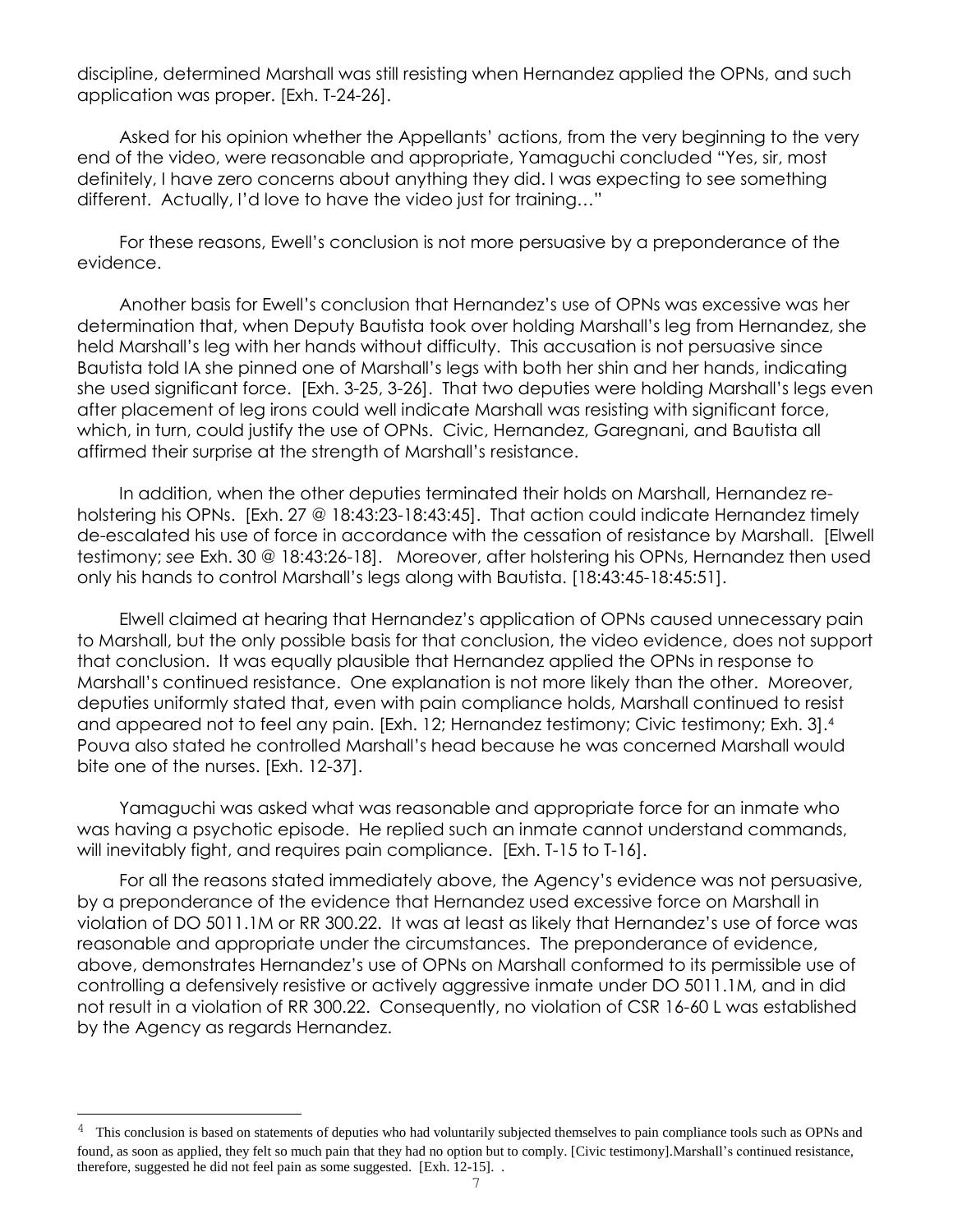### **Garegnani's Use of Force**

The Agency claimed Garegnani violated the same rules as Hernandez for applying excessive pressure to Marshall's "head and neck area" under circumstances including: Marshall was heavily restrained; Marshall was having difficulty breathing ("gasping for breath); Marshall was unconscious; and Garegnani continued to apply pressure on Marshall even after nurses told him to release pressure on Marshall's upper body because they feared Marshall might aspirate on vomit. It was unclear if the Agency's findings that Garegnani placed his left knee on Marshall's pelvis was considered a violation of any of the above-cited rules. [See Exh. 24-15]. The pertinent factors in the totality of circumstances include the following.

1. While the evidence affirms, as alleged by the Agency, that deputies handcuffed Marshall and placed leg restraints on him, the evidence also affirms that, even after the restraints were applied, he continued to struggle significantly. [Exh. 3; Exh. 5; Exh 6; Exh. 12; Exh. 30; Garegnani testimony; Hernandez testimony].

2. Allison, who was right next to Garegnani as she tended to Marshall, gave a statement to the Agency's Internal Affairs Bureau which refuted the Agency's conclusion that Garegnani's pressure on Marshall caused his breathing difficulties. IAB asked "was any of that pressure [on Marshall's back] interfering with his ability to breathe; from what you saw?" She replied "No, cuz he was breathing for me… before that point." [Exh. 15-33], and later, in response to being asked "[w]as there ever any call out from the Sheriffs or anything from inside the room where Mr. Marshall was… that indicated he was having difficulty breathing?" Allison replied "not that I remember, cuz we would have gone right back in and reassessed him again." [Exh. 15-36]. Allison told IAB that Marshall developed breathing difficulty, but denied that difficulty arose because of the pressure Garegnani exerted on Marshall. Rather, Allison asked for hands to be removed from Marshall's back bcause she was concerned that deputies' hands on Marshall's torso, in general, might interfere with her ability to take medical assessments of his condition or might interfere with Marshall's breathing, as seen in this exchange:

Question: [A]t that time, do you know if pressure is being applied on his back or anywhere that was interfering with his breathing?

Allison: No. There shouldn't have been because I can't do my assessment very well. [After which Allison drew a picture to show where on Marshall's torso she takes various assessments of his condition].

…

Question: [T]hen after you heard the bronchial spasms… tell me what interactions [you had] with the deputy sheriffs.

Allison: I just reiterate this: make sure there's no pressure on his back, in case there was, or clear his back, stay off his back cuz there's breathing issue. And then I tell them that we need to get him up, so I can listen to him better and so he can breathe easier.

[Exh. 15-34, 15-35] [emphasis added].

Nothing in that exchange suggested that, after Allison determined Marshall had bronchial spasms, she connected Marshall's breathing difficulties with pressure exerted on Marshall by Garagnani.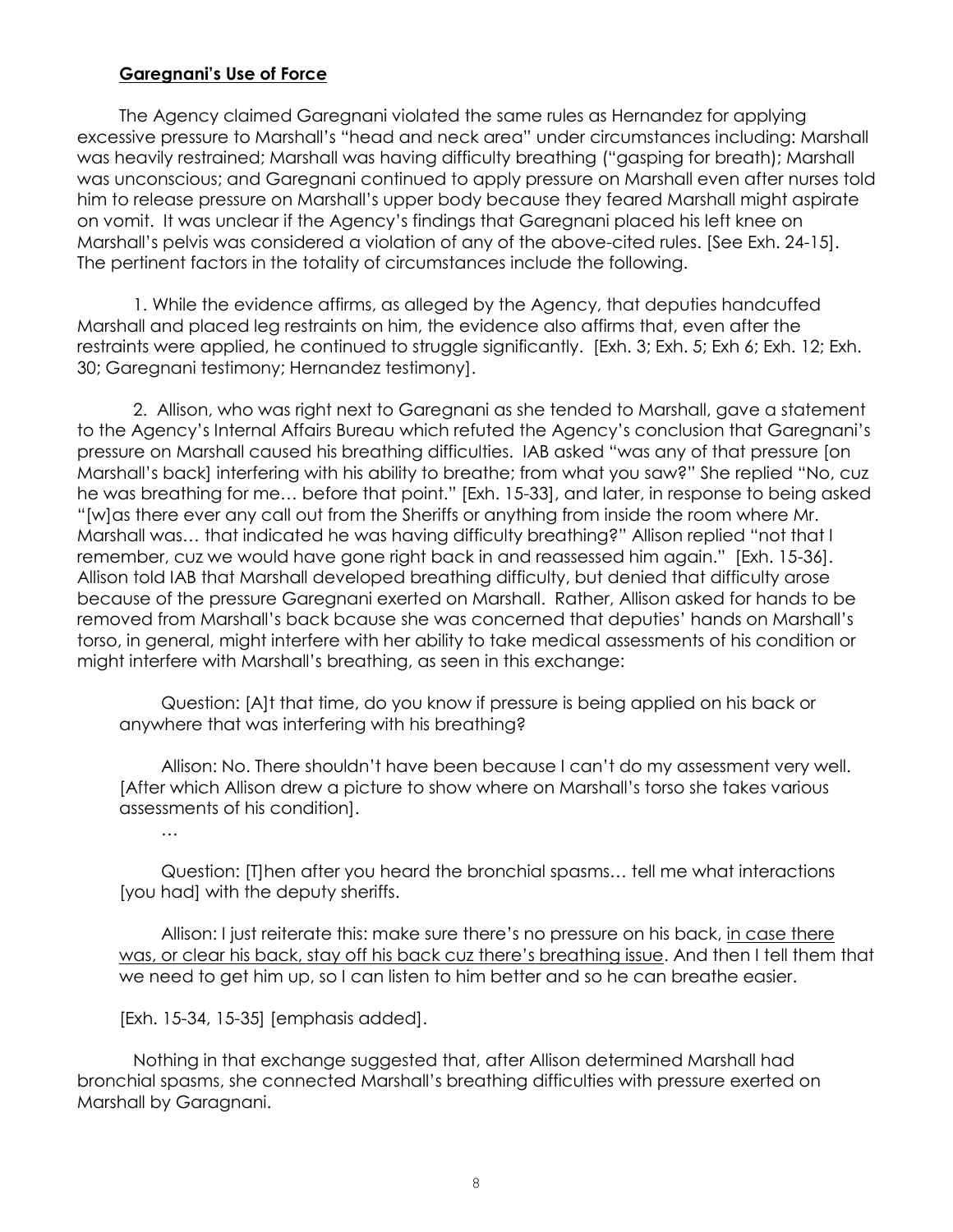3. When Allison determined Marshall might have difficulty breathing and she asked deputies to make sure no hands were on Marshall's back, she looked up and saw they complied immediately, as no hands were on his back. [Exh. 15-35].

4. Nurse Chavez, who was next to Allison and Garegnani, told IA Garegnani held only Marshall's shoulder to control him. [Exh. 14-19 to 14-20]. Chavez specified Garegnani used "just enough [pressure] to keep [Marshall] from hurting himself and he was gonna kick or [bang his head]." [Exh. 14-22].

5. Both before and after Marshall became unconscious, Garegnani took measures that showed his concern for Marshall's well-being, including: talking to Marshall in the sally port to try to have him comply with verbal commands even after Marshall fails to comply; when using force initially, lowering Marshall to the sally port bench while holding the back of his head [Exh. 30 @ 18:32:56]; lowering Marshall to the floor carefully [Id. at 18:32:58-18:33]; using as little weight as possible to control Marshall [Exh. 5-7]; performing a sternum rub on Marshall when he first became unconscious; moving Marshall from underneath the bench to enable nurses easier access to him [Exh 5-6; 5-23]; and, most significantly, even after struggling to control Marshall, performing chest compressions on Marshall almost continuously for sixteen minutes and continuing even after responding Emergency Medical Technicians argued for stopping. [Exh. 5- 24 @ 287-305; 590-611; Exh. 10-38].

6. Yamaguchi has been a trainer on the use of force for the Agency for six years, and also is assigned to the Emergency Response Team for the Agency. [Exh. T-2, T-3]. Ater viewing the video recording of the incident he found both Appellants' actions were reasonable and appropriate under the Agency's use of force policy, and he went further by asking for a copy of the video in order to show in training sessions how the use of force policy should be implemented. [Elwell cross-exam; Exh T]. Yamaguchi stated when an inmate is violently resisting, a knee on the pelvis or the shoulder is important to keep such inmate flat to prevent him from rising to a combat position. [Exh T-16 through T-19]. After viewing Marshall's unresponsiveness followed by new combativeness, Yamaguchi said the safest position for officers and inmate is to place him back on the ground in a controlled prone position. [Id. @ 21].

Elwell relied heavily on Nurse Ajao's IA statement and testimony that she told Garegnani to release pressure on Marshall when she feared he might aspirate, and her recollection that Garegnani refused. [Exh. 18:41:23]. First, it is not certain by a preponderance of the evidence that she gave that instruction. Other staff who were near Ajao did not remember her making such a statement. [Exh. 15-48; Allison testimony]. Also, as noted above, deputies testified, and their supervisors affirmed, unanimously, they used only enough pressure to contain Marshall's significant resistance.

Even if Ajao did make such a statement, she did not know how much (or how little) pressure Garegnani was applying. [Ajao cross-exam]. Also, Allison stated as soon as she asked all deputies, presumably including Garegnani, to release any pressure on Marshall's back, they complied. [Allison testimony; Exh. 15-50], obviating Ajao's stated concern that Garegnani refused and her inference that Garagnani's application of pressure might have caused Marshall to aspirate vomit, or limited his breathing.

Deputies, including Garegnani, re-applied pressure when Marshall began resisting forcefully again after the first time he became unconscious. Such re-application of pressure to Marshall's upper back was appropriate under the above policies and orders concerning use of force, since the safety of responding staff takes priority. "Law enforcement requires that at times an officer must exercise control of a violent, assaultive, or resisting individual to make an arrest,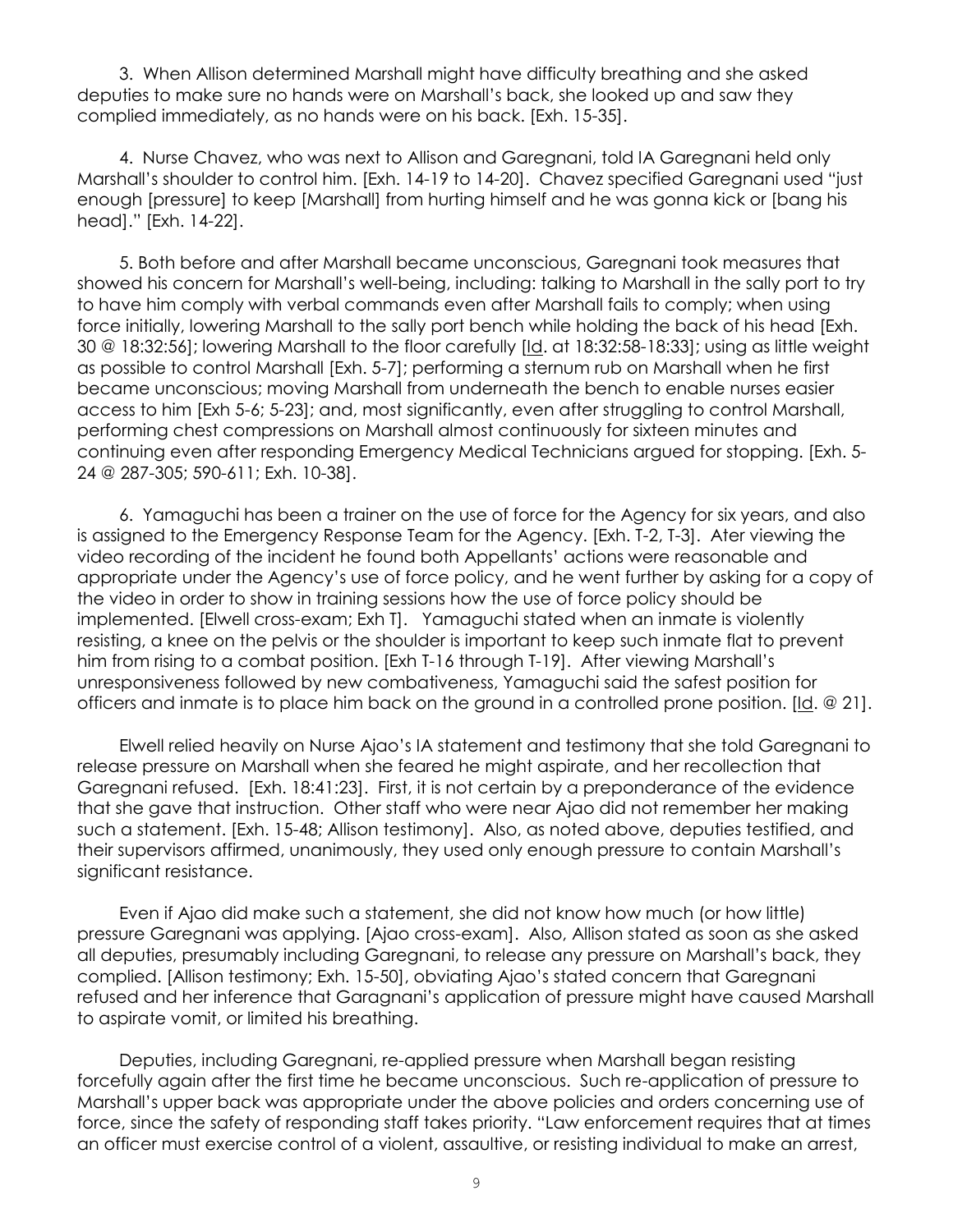to detain a person, or to protect the officer, other officers, or members of the general public from risk of imminent harm." [D.O. 5011.1M]. Allison affirmed nursing staff is unqualified to assess the amount and kind of pressure that should be exerted on a combative inmate, [Exh. 15-51], and Ajao was unable to speculate whether Garegnani's force on Marshall seemed excessive beyond that required to restrain a violent inmate.

It was revealing that the notice of discipline decried Garegnani's pressure on Marshall's "head and neck area" as opposed to specific places on one or the other, or both. The reason for the vague phrase becomes clear in reviewing the video, in which Marshall is barely or not at all visible as the camera view was obscured by the deputies holding Marshall. Based on that limited view, it was not possible to determine where Garegnani applied pressure, other than somewhere on Marshall's upper body.

The preponderant evidence indicates Garegnani's control holds on Marshall's upper body and pelvis were unrelated Marshall's vomiting or aspiration. [Exh. 16-26 @ 1134-1140]. Bisgard noted that, when she first arrived, Marshall was being held down, but his face was to the right side. She also observed that after Marshall vomited the first time, he was not having difficulty breathing. [Exh. 17-12, 17-13]. Nurse Chavez stated Garegnani used only enough force to keep Marshall from hurting himself. [Exh. 14-22].

As stated above, Allison's testimony contracted that of Ajao who said she asked Garegnani to release pressure on Marshall's head and neck and was "not pleased" that Garegnani refused when she asked him. [Exh. 26-28 @ 18:40:50-41:30]. Elwell did not state why she found Ajao's testimony more credible than that of Allison, and I find no reason to find Allison any less credible. In addition, other factors fail to establish Garegnani unduly continued to apply pressure on Marshall after being told by a nurse or nurses not to. In addition to Allison's testimony the Agency's rules make it clear that, when faced with a crossroads of safety and medical concerns, safety is paramount. [Exh. 19-2; 19-9]. This is only logical, as all staff who were present, including both nurses and deputies, uniformly stated Marshall was resisting even after nurses arrived, so that for Marshall's safety, deputies' safety, nurses' safety, and to enable nurses to tend to Marshall, deputies would be required to restrain Marshall who was resisting violently.

Elwell also testified Garegnani should have allowed Marshall to move his head freely so as to avoid the danger of aspirating vomit that pooled on the blanket under his head. The preponderance of evidence, beginning with the video recording, and including statements of all present, does not support the conclusion that Garegnani held Marshall's head in his own vomit, or prevented Marshall from breathing. Moreover, all deputies who were present were concerned that Marshall's significant resistance included a good chance breaking free, and spitting or excreting vomit onto staff. [Garegnani testimony, Exh. 5-12; Hernandez testimony. Exh. 6-34; Civic testimony]. Thus, even if the evidence proved Garegnani held Marshall's head, such restraint was reasonable and appropriate to "exercise control of a violent, assaultive, or resisting individual to … protect the officer, other officers, or members of the general public from risk of imminent harm." [DO 5011.1M].

Elwell also determined Garegnani could have controlled Marshall without using his knee on Marshall's torso. [Elwell testimony; see also Exh. 24-15]. First, it was unclear if that action was a basis for discipline. Also, Elwell was alone in that assessment. Based on the preponderance of the evidence, the safety of responders required more than handholds to subdue Marshall for his own safety and that of responding nurses and officers. The Agency's own expert in the use of force concluded all actions taken were appropriate under the circumstances, and responders were uniform in stating Marshall was exceedingly difficult to control. In addition to all other